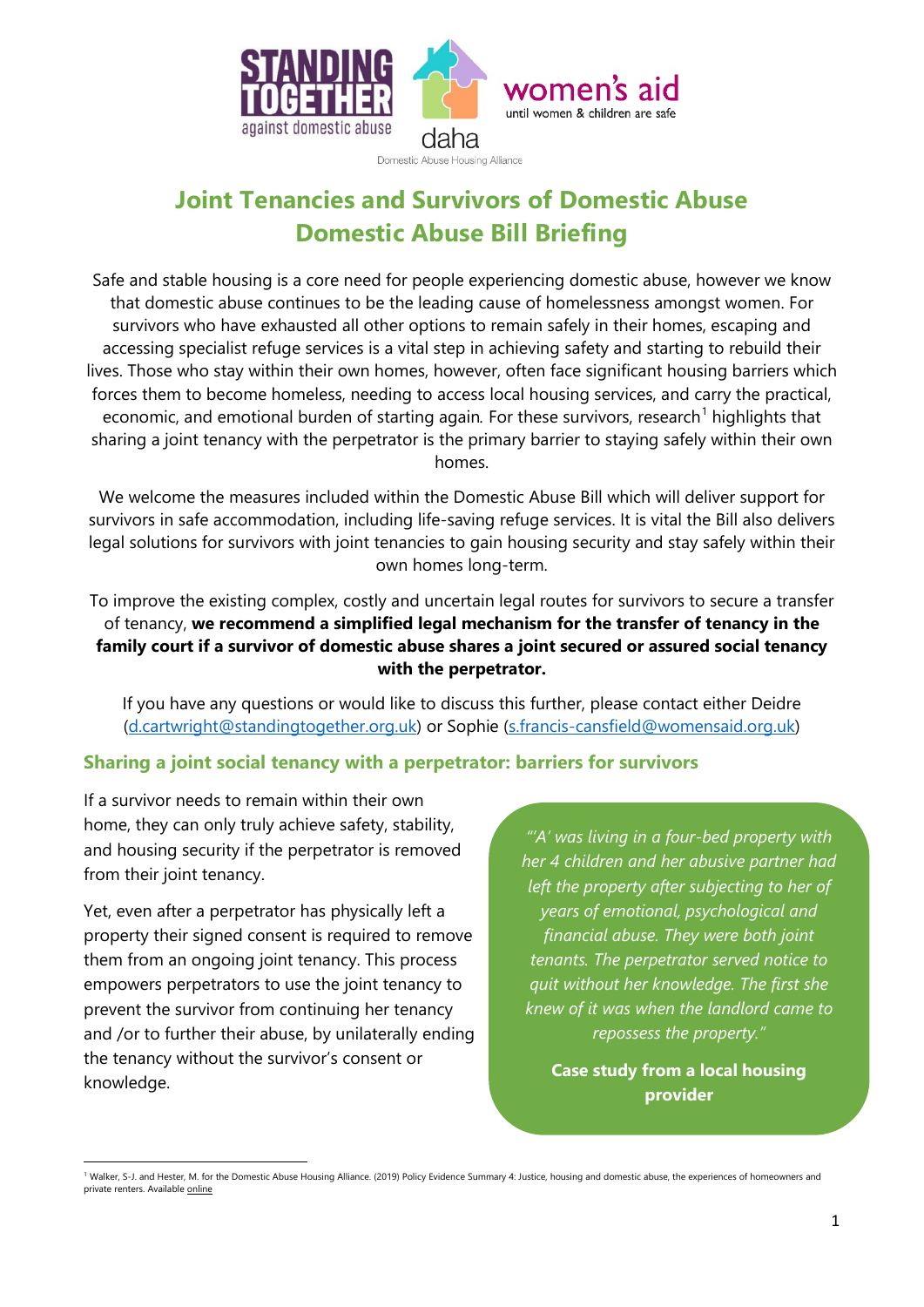The survivor's only option, other than costly court proceedings, is to end the joint tenancy with the perpetrator, and in doing so, place herself at risk of homelessness as there is no guarantee that the landlord will issue a sole tenancy to the survivor.

# **The limitations of the current legal options for survivors to maintain their social tenancy**

If the survivor is unable to gain the signed consent of the perpetrator to be removed from the joint tenancy, her only option is to take legal action to have the perpetrator removed from the property and the tenancy. This process is complex, expensive, and often inaccessible.

## **Temporarily legal remedies**

Under the Family Law Act 1996, survivors of domestic abuse can seek an order to suspend the rights of occupation of the perpetrator through the family courts. This is usually a time limited solution to protect them and their children in an emergency. Permanently excluding the perpetrator requires further legal steps. Emergency orders are a costly temporary fix, which can cost up to £5,000 at legal aid rates and more than double that if funded privately.

Once a survivor pays these high costs, there is still no guarantee that the Occupation Order will be granted by the court, particularly if it places the perpetrator at risk of homelessness. Even if an Order is granted and provides temporary breathing space for the survivor:

- Once the order ends (usually after 6–12 months), the perpetrator could return to the shared tenancy, **or;**
- If the perpetrator does not return, there is still no quarantee that he will consent to a tenancy transfer or that the landlord will grant a sole tenancy to the survivor once the joint tenancy has ended, **or**;
- If the perpetrator does not return, there is still a risk that he will end the joint tenancy without the survivor's consent or knowledge and force her (and any children) to become homeless.
- Even with an occupation order, a survivor would be required to take further legal action to prevent a perpetrator from giving notice to end the tenancy.
- If the joint tenancy continues, the survivor may not be able to access housing benefit to solely pay for the rental fees if the tenancy remains in both parties' names.

#### **Permanent legal remedies**

The legal options available to have perpetrators permanently removed from a joint tenancy are currently all costly, burdensome on the survivor and time consuming. The process can often take up to two years to complete, after which the temporary legal measures suspending the perpetrator's rights to the property would have already expired, which will place the survivor at a continued risk of homelessness and harm.

To remove the perpetrator from a joint tenancy is lengthy and costly. If married, a survivor may have to apply for a divorce and a financial remedy order to transfer the tenancy via the Matrimonial Causes Act. Alternatively, those with children can bring an application under Section 1 of the Children Act on the basis of providing a home for the child until a certain age.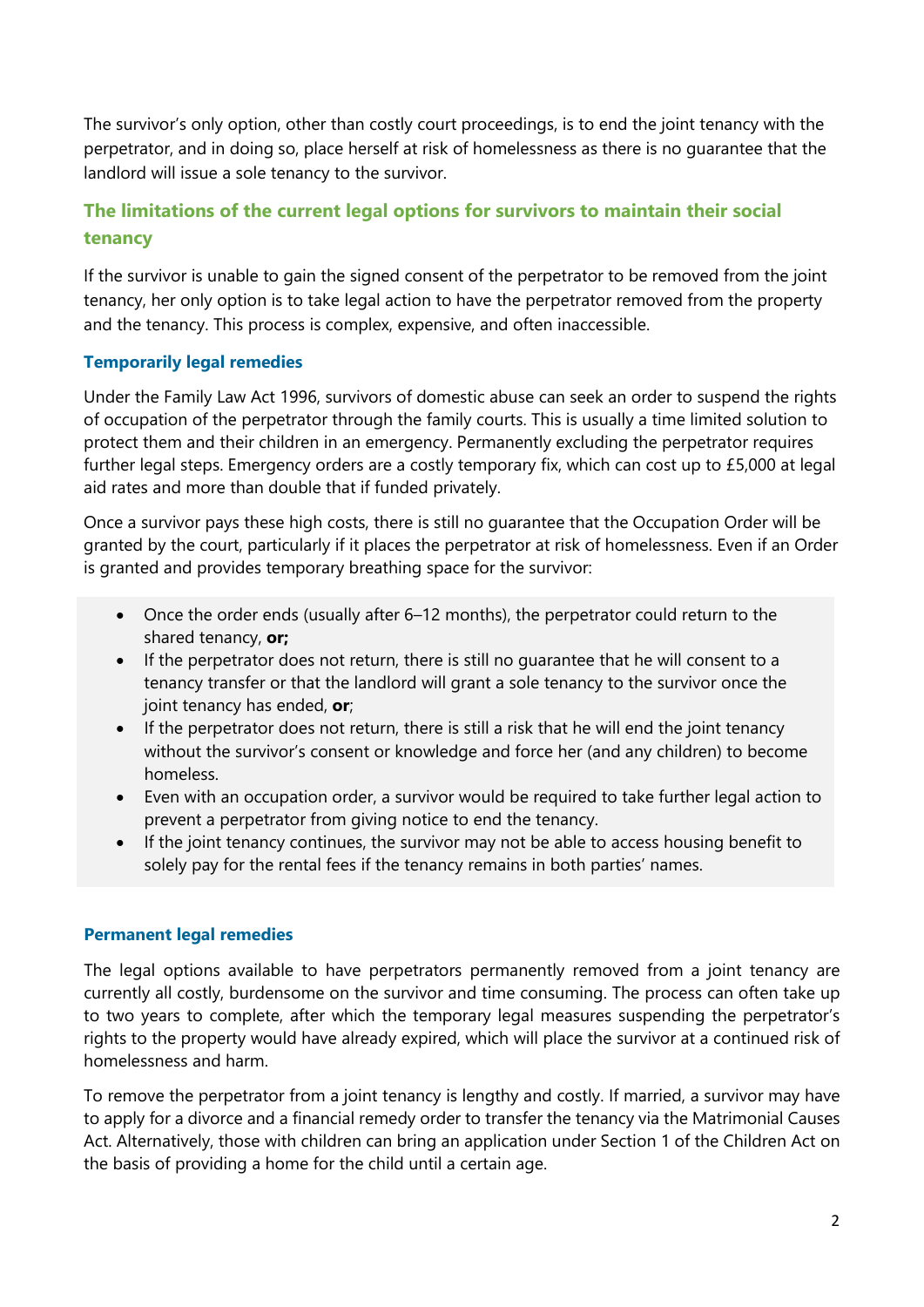*"She was punched several times in the head in front of her children and the police were called. Since then she has tried on several occasions to apply for divorce, but he has refused to sign the papers."*

> **Local Women's Aid member service Service**

The decision regarding how to access safety requires the expert advice of a family lawyer, which is costly to the survivor. On average, this lengthy legal process can cost a survivor between £10,000- £20,000 depending on the survivor's access to legal aid. If they can access legal aid, there are still significant costs to the public purse in contested proceedings of around £5000 or higher. Throughout this long, costly and uncertain process, the survivor is also forced to repeatedly face the perpetrator in court.

Due to the myriad of complex legal and economic barriers faced by survivors who share joint tenancies with perpetrators, many find that their only option is to become homeless and carry the practical, economic, and emotional burden of starting again<sup>[2](#page-2-0)</sup>.

**The limitations of the current legal options for social housing providers to remove perpetrators from joint** 

#### **tenancies**

**.** 

There is currently no specific legal mechanism to enable social housing providers to support survivors to stay in their homes, and transfer a joint tenancy shared with the perpetrator into a sole tenancy for the survivor. The legal mechanism that addresses domestic abuse specifically, through ground 2A in Schedule 2 of the Housing Act 1985 (secure tenancies) or ground 14A in Schedule 2 of the Housing Act 1988, only allows social housing providers to evict a perpetrator after a survivor has permanently left a shared property<sup>[3](#page-2-1)</sup>. This does not address the needs of the survivor to safely remain within their own home and is dependent on her fleeing.

This leaves the few social housing providers who are able and willing, to creatively use other legal remedies that are not specifically designed to address domestic abuse or immediately evict a perpetrator. This leaves survivors in the precarious position of being dependent on the will of social housing providers and without any guarantee that their immediate housing and safety needs will be met.

#### **Opportunity to make a difference: The Domestic Abuse Bill**

Section 20 of the Domestic Abuse Bill provides for new civil Domestic Abuse Protection Notices (DAPNs) and Domestic Abuse Protection Orders

*"We often hear women explain that whilst they're in a joint tenancy, they are solely responsible for paying the rent and the perpetrator hardly or never contributes.*"

**Women's Aid Direct** 

(DAPOs), which will replace Non-Molestation Orders, Occupation Orders and Restraining Orders in all cases of domestic abuse where a protective order is being considered.

A DAPN is an immediate notice given by the police to the perpetrator, and includes the prohibitions set out in section 21 that "*where the victim and perpetrator live in the same premises, [the perpetrator] is prohibited from evicting the victim from those premises; is prohibited from entering those premises; or is required to leave those premises*". As a DAPN is intended to provide immediate protection, the police have the power to serve a DAPN directly on the perpetrator and the process does not require a court order or the consent of the victim.

<span id="page-2-0"></span><sup>&</sup>lt;sup>2</sup> Walker, S-J. and Hester, M. for the Domestic Abuse Housing Alliance. (2019) Policy Evidence Summary 4: Justice, housing and domestic abuse, the experiences of homeowners and private renters. Available <u>online</u><br><sup>3</sup> Henderson, K. Domestic Abuse Housing Alliance (DAHA) (2019). Whole Housing Toolkit, Chapter 16: Perpetrator Management Toolkit. Available <u>online</u>

<span id="page-2-1"></span>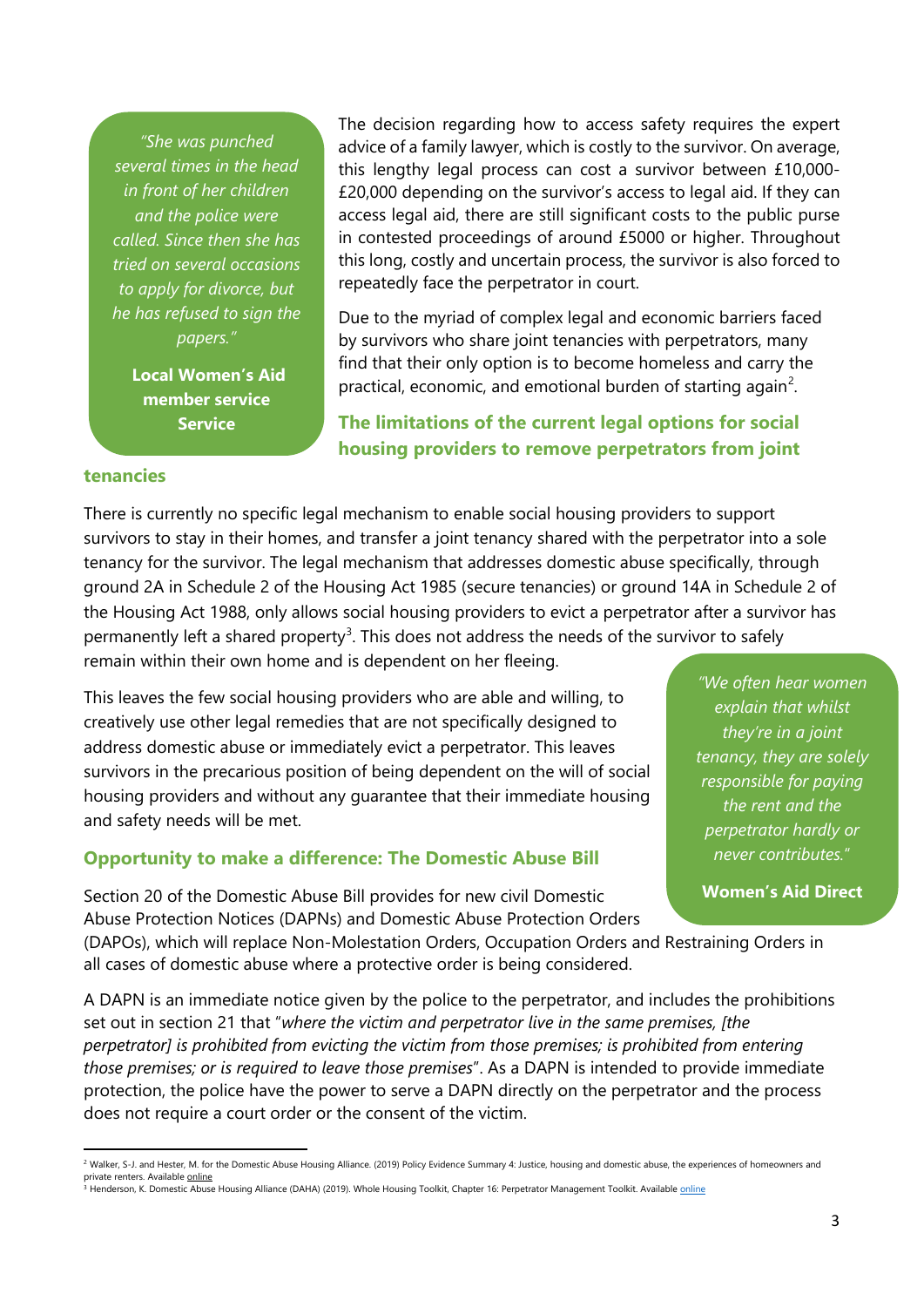Within 48 hours of the DAPN being served, an application for a Domestic Abuse Protection Order (DAPO) will be heard by the Magistrates Court. If granted by the Magistrates Court, a DAPO is a longer-term order that will replace the DAPN. DAPOs can be applied for by any professional or the survivor even without a DAPN being first issued by the police, and continues the prohibitions set out in the DAPN. These provisions would replace the need for a survivor to apply for a Non-Molestation Order or an Occupation Order. There are many benefits to DAPN and a DAPO replacing Occupation Order:

- A DAPN will immediately remove the perpetrator from the property when it is issued by the police, and therefore does not depend on the survivor applying to the family courts to initiate this process, which even on an emergency basis, takes a considerable amount of time and leaves the survivor and children at risk while the perpetrator remains in the family home.
- A DAPN or DAPO does not place the onus on the survivor to apply or pay for a DAPN or DAPO.

However, the DAPN/DAPO is still only a temporary legal measure, which does not provide any longterm solution to the housing needs of survivors and does not address the severe barriers survivors face in ending a joint tenancy outlined above. Therefore, once a DAPO ends, the survivor will face the dangerous position of either becoming homeless or the perpetrator claiming his rights to the jointly shared property and returning to the home.

## **The solution**

To truly use DAPNs and DAPOs to provide survivors with the opportunity to stay safe within their own homes over the long-term, the Domestic Abuse Bill must introduce a new general mechanism through which survivors could apply for the transfer of tenancy in the family court, if a survivor shares a joint secured or assured social tenancy with the perpetrator.

Crucially this would work directly in-line with the new provisions of DAPOs, which both survivors and professionals can apply for. Our proposal also simplifies the evidential and decision making process for the transfer of a tenancy by incorporating a scale of presumption that the tenancy would be transferred, which would apply to both secure and assured tenancies in social housing. For example: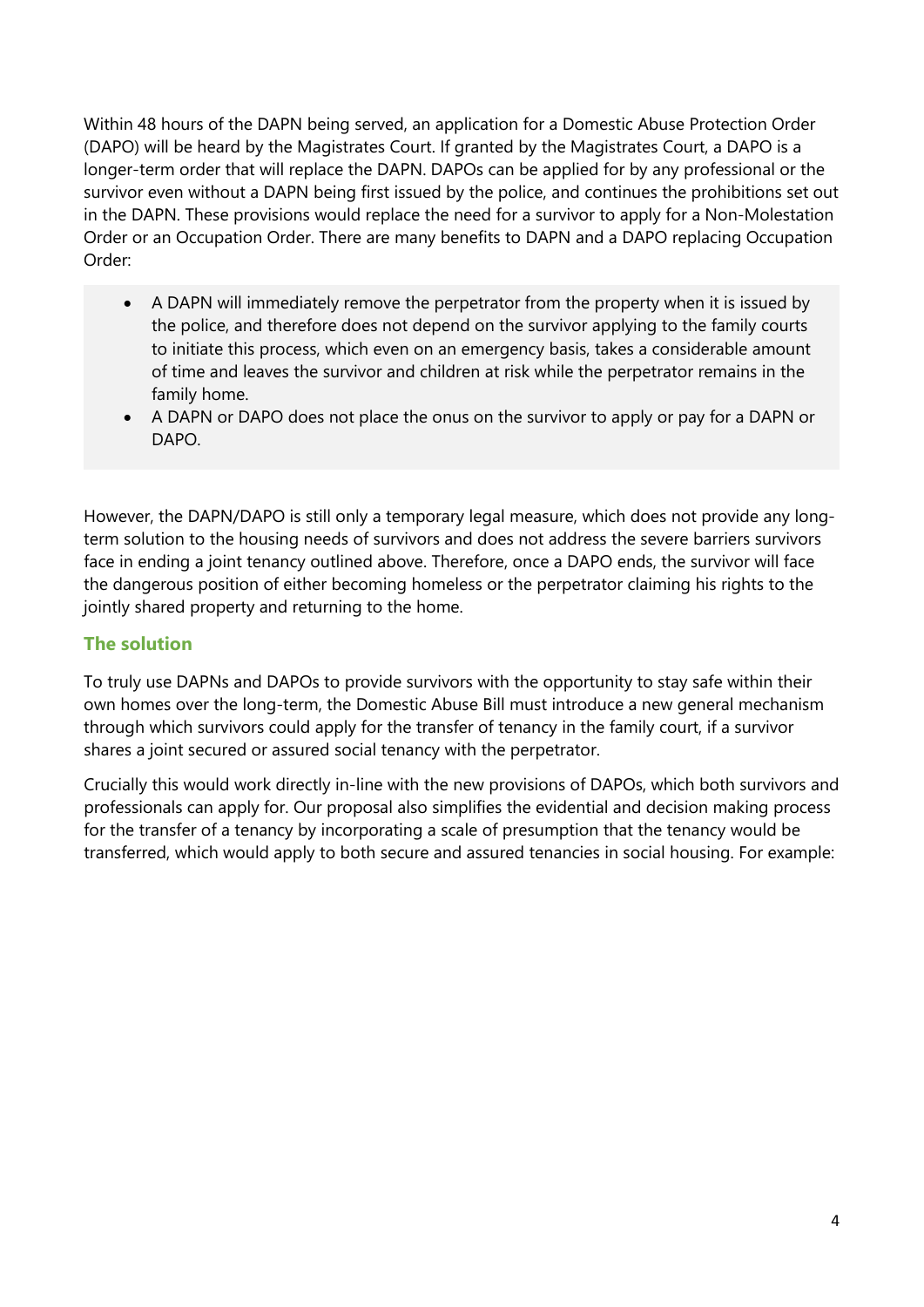- If the perpetrator has been convicted of a domestic abuse related offence (for example, violence, harassment, coercive control) against the survivor, the court will order the transfer of tenancy.
- If a domestic abuse protection notice or a domestic abuse protection order has been made against the perpetrator, there will be a presumption that the tenancy should be transferred, which the perpetrator must rebut.
- Where the perpetrator is subject to an injunction or restraining order in relation to the survivor, there will be a presumption that the tenancy should be transferred, which the perpetrator must rebut.
- Where the court is satisfied on the evidence that the perpetrator has carried out domestic abuse, there will be a presumption that the tenancy should be transferred, which the perpetrator must rebut. We call for this evidence requirement threshold to be based on that required for legal aid.

This means that, where **any** of these presumptions apply, the court will be compelled to grant the order unless the respondent (the perpetrator) can satisfy the court that there are exceptional circumstances which should cause the order to be refused.

The order will also incorporate a threshold test, which will mean that the court needs to be satisfied that the survivor can afford sole liability for the rent within a reasonable period, whether through income and/or benefit level.

## **The proposed amendment - drafted by Giles Peaker and Justin Bates**

*Insert*

*(1) This section applies where there are two or more joint tenants under a secure or assured tenancy and the landlord is a local housing authority or a private registered provider of social housing.*

*(2) If one joint tenant ("A") has experienced domestic abuse from another joint tenant ("B") then A may apply to the county court for an order that B is removed as a joint tenant.* 

*(3) For the purposes of subsection (2) it is sufficient that the domestic abuse was directed at A or to anyone who might reasonably be expected to reside with A*

*(4) On such an application, the court must take the following approach:*

*(a) the court must be satisfied that the tenancy is affordable for A, or will be so within a reasonable period of time;*

*(b) If the court is so satisfied, then:*

*(i) if B has been convicted of an offence related to domestic abuse as against A or anyone who might reasonably be expected to reside with A, the court must make an order under this section;*

*(ii) if B has been given a domestic abuse protection notice under section 19, or a domestic abuse protection order has been made against B under section 25, or*